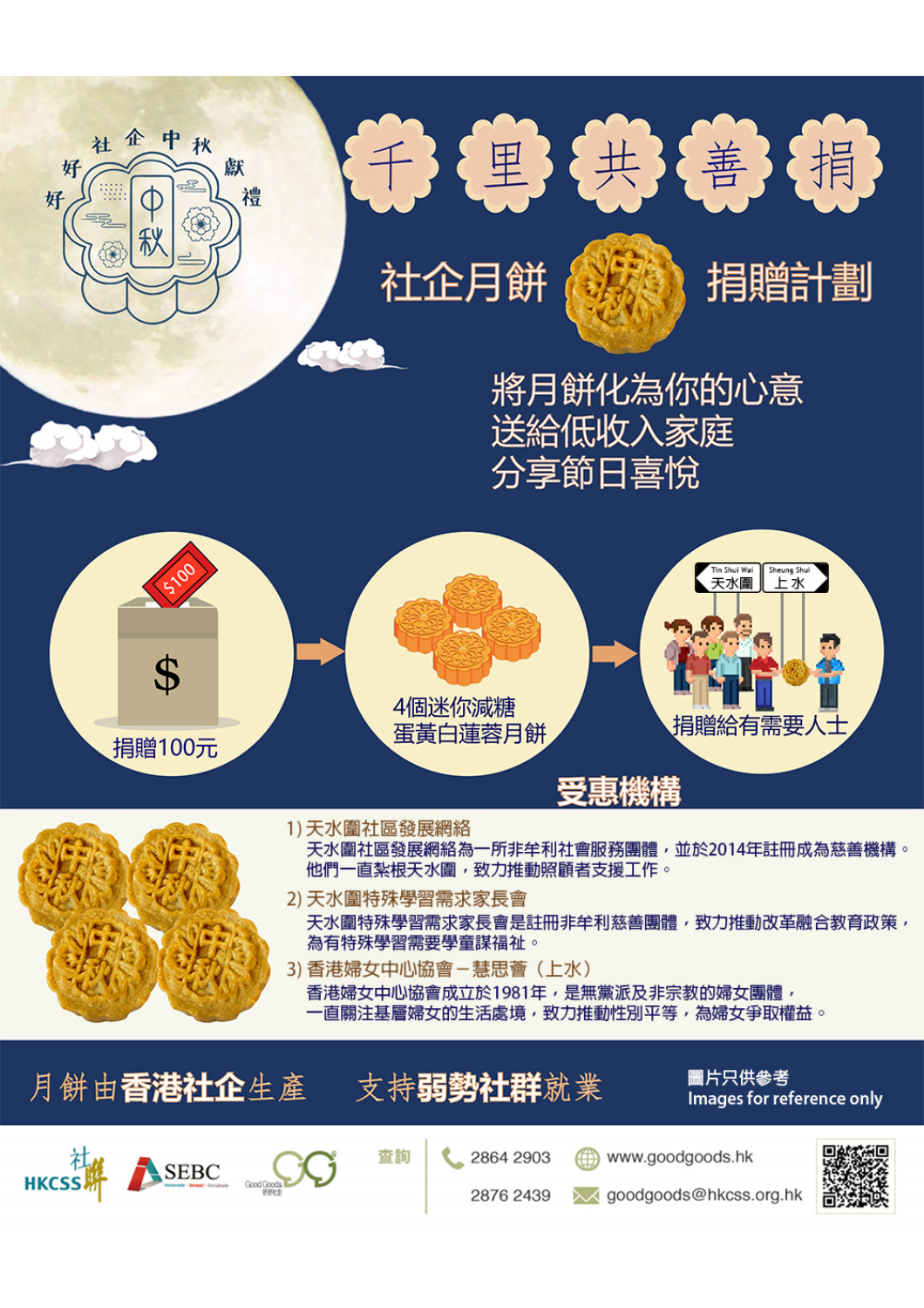## Good Goods Mooncakes Order Form

| Good Goods Store<br>好好社企 |  |
|--------------------------|--|
|                          |  |

| Company Name:                             |              |
|-------------------------------------------|--------------|
| Contact Person: ( <i>Mr.  Ms.  Mrs.</i> ) | Date:        |
| Email:                                    | Contact No.: |

| Contact No.:      |
|-------------------|
| Remarks (if any): |

### (C1) Social Enterprise's Mooncake Donation Program

### For every \$100 donation, mooncakes will be given to low-income families in Tin Shui Wai (elderly living alone is prioritized)

| freely, sharing the joy of the festival.                                |                |       |          |            |  |
|-------------------------------------------------------------------------|----------------|-------|----------|------------|--|
| Product                                                                 | Price          |       | Quantity | Subtotal   |  |
| 1.4 pieces of Mini Less Sugar White Lotus Seed Paste Mooncake With Yolk | <b>HK\$100</b> |       |          | <b>HKS</b> |  |
| Note: Each mini mooncake weighs around 50g respectively.                |                | Total |          | HK\$       |  |

Cooperation partner: Tin Shui Wai Community Development Network, Special Educational Needs & Parents Association

Brief Introductin of the cooperation partner:

The Tin Shui Wai Community Development Network was a non-profit-making social service organization and registered as a charity in 2014. The organization has been rooted in Tin Shui Wai and is committed to promoting caregiver support. In line with the concept of "Care", we promote bottom-up care for the community, encourage direct participation of residents, develop a mutual aid and support network, and promote mutual care for residents of Tin Shui Wai; and through collective participation, we strive for the rights of residents and improve their live quality.

The Tin Shui Wai Special Learning Needs Parents Association is a registered non-profit charitable organization dedicated to promoting the reform of the integrated education policy to benefit students with special learning needs.

Distribution method:

it depends on the COVID-19 epidemic situation. If there is a prohibited group gathering, we will make appointment and send to the needy's home downstairs. If there is no prohibited group gathering, the needy can make appointment and get the mooncakes in the centre of cooperation partner. There are 10-15 peoples coming to centre every hour, reducing the risk of infection.

(Available while stocks last)

Mooncakes are made by Hong Kong's social enterprises Support the employment of the disadvantaged groups

#### Terms and Conditions:

1. Delivery dates will be determined by Good Goods. 5. Images are for reference only.

2. Full payment is required to guarantee your orders.

3. The offers will only be available while stocks last and are subject to change without any prior notice.

4. For bulk order, please kindly contact Good Goods for further coordination first.

- Payment Methods:
- 1. Pay by cash, Visa or MasterCard at our shop; or

2. Pay by cheque (Attn: "The Hong Kong Council of Social Service") and send the cheque to Rm 1002, 10/F, Duke of Windsor Social Service Building, 15

Hennessy Road, Wan Chai, Hong Kong; or

3. Deposit the sum to Standard Chartered Bank A/C: 447-1029541-6, and email the deposit advice to goodgoods@hkcss.org.hk or fax the advice to 2876 2496.

#### Good Goods Social Enterprise Concept Store

G/F, Duke of Windsor Social Service Building, 15 Hennessy Road, Wan Chai, Hong Kong (Opening Hours: Mon - Fri 11:30am-6pm, closed on Sat, Sun & public holidays) Valid Until: 3 Sep 2021

Tel: 2876 2439/2876 2442 Fax: 2876 2496 Email: goodgoods@hkcss.org.hk

- 6. Chinese version shall prevail in case
- of inconsistency.
- 7. Mooncakes should be stored below 25 °C or in the refrigerator.